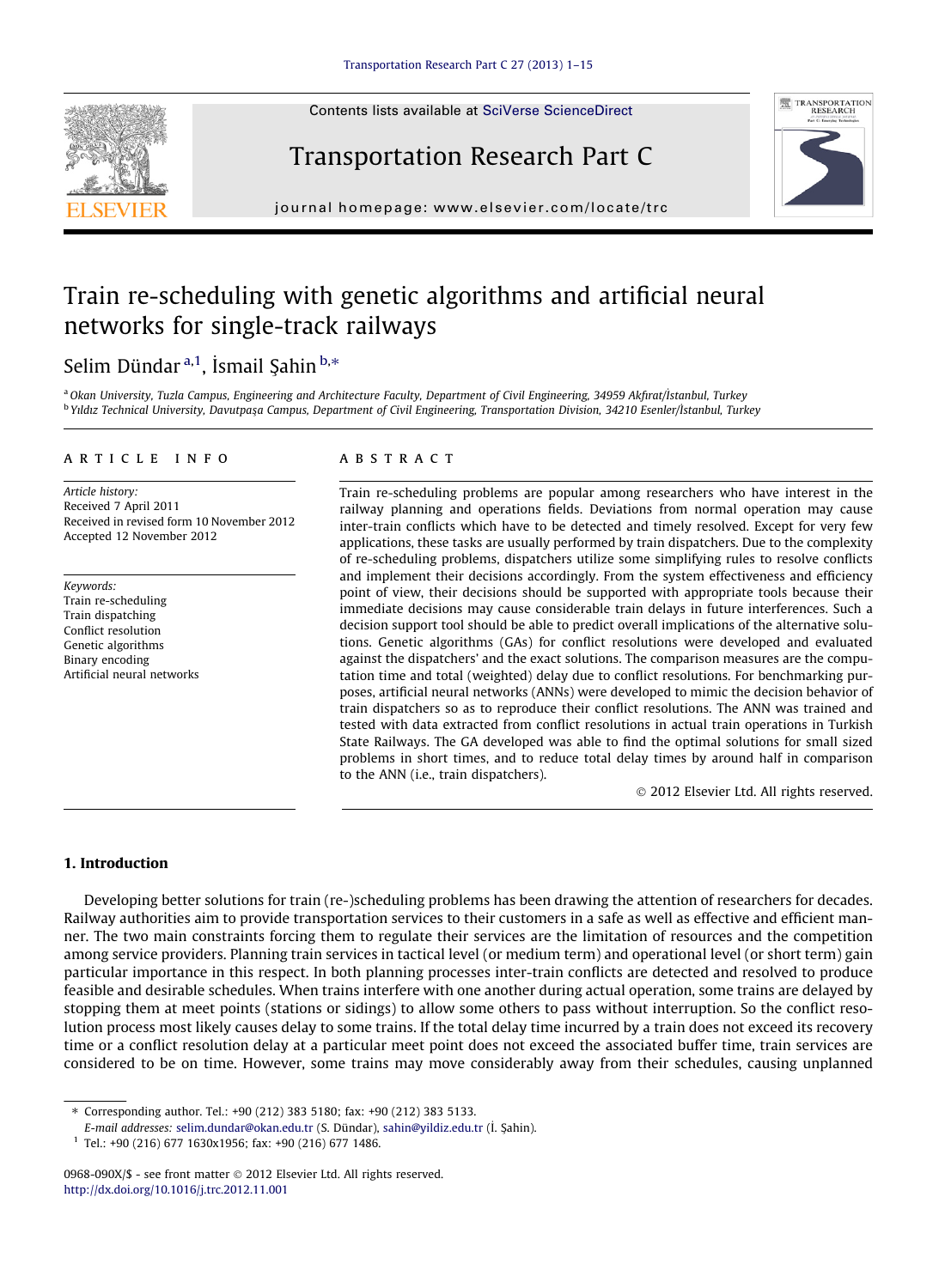interferences with some other trains. In such cases train dispatchers take necessary actions to resolve inter-train conflicts. Their primary responsibility is to maintain safety in train movements. They are also responsible to keep trains on schedule by taking some controlling actions. Because conflict resolution delays contribute to trains' overall lateness, the goodness of dispatchers' resolutions for conflicts is one of the measures for system's effectiveness and efficiency. The conflict resolution process, which includes a series of tasks, such as monitoring, data gathering, data processing, forecasting, decision making, and decision implementation, is only one of the responsibilities train dispatchers have to deal with during their service hours. When inter-train conflicts are anticipated to arise, dispatchers have to act effectively to re-schedule train movements by changing the locations and times of their planned meet/pass in order to maintain feasible train movements. A framework for systems approach to train re-scheduling process is depicted in Fig. 1, in which train movements are processed according to a pre-established schedule as input, and each of actual train movements is the output of the system. Trains operate in an environment with physical, managerial, and legal constraints imposing on the system. Train dispatchers continuously monitor the system and take necessary actions in a dynamic environment, in which trains are in movement during the dispatching process. This requires urgent decisions. However, train re-scheduling, like other scheduling problems, falls into a hard-to-solve (or NP-complete) class of problems ([Garey and Johnson, 1979\)](#page--1-0). From the system optimization point of view, conflict resolutions within a realistic time frame may have an enormous number of alternatives due to problem complexity. The number of solution alternatives increases exponentially with problem size (e.g., number of trains and meet points). Depending on the problem size, the optimal solution of train re-scheduling problems may be beyond the cognitive capability of train dispatchers. This is also the case for computers running an exact solution model established for a realistic size problem instance. The heuristic techniques that have been developed so far to solve (train) scheduling problems can provide near optimal solutions. In order to judge how good the solutions provided by train dispatchers and the heuristics developed are, one has to evaluate the provided solutions by comparison.

Train re-scheduling problems have been undertaken in various modeling and solution frameworks in the literature. Three decades ago, [Assad \(1980\)](#page--1-0) published a comprehensive survey on railway transportation models including train scheduling models. About two decades later, another survey appeared in the literature [\(Cordeau et al., 1998\)](#page--1-0), concentrating on optimization models for the commonly studied railway routing and scheduling problems. [Fay \(2000\),](#page--1-0) presents a fuzzy logic-based algorithm. Decisions given by train dispatchers during a 10-h period are used to develop a rule base. Trains are evaluated in a



Fig. 1. A systems approach to train re-scheduling process.